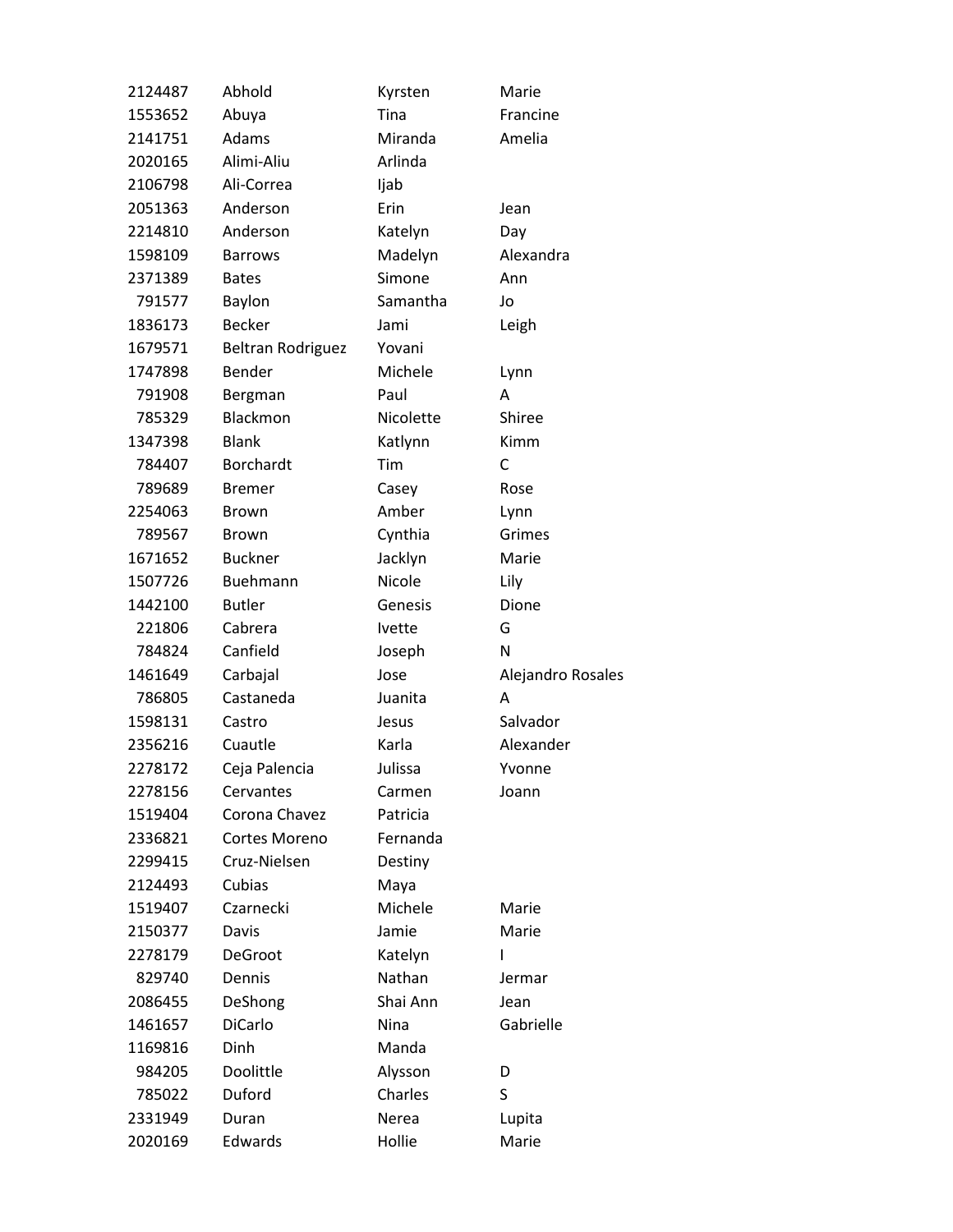| 2356212 | Edwards                 | Solomon       | Jeremiah  |
|---------|-------------------------|---------------|-----------|
| 2005381 | Engelbrecht             | Sarah         | Ann       |
| 1197600 | Fields                  | Precious      | Shanise   |
| 2051366 | Fissinger               | Laura         | Lynn      |
| 785102  | Fojtik                  | Kristine      | M         |
| 1177913 | Fosmoen                 | Kerri         | Susan     |
| 1824213 | Frey                    | Kristopher    | M         |
| 2234272 | Garduno Vergara         | Jessica       | E         |
| 1836186 | Garcia Garcia           | <b>Brenda</b> | Fernanda  |
| 1292885 | Gatson                  | <b>Alexis</b> | Maria     |
| 1720891 | Gerue                   | Dylan         | Edward    |
| 1221497 | Girard                  | Pamela        | A         |
| 1806781 | Gomez                   | Noemi         |           |
| 1693672 | Graham                  | Kayla         | Jo        |
| 1904926 | Grede                   | Sheryl        | Ann       |
| 1743374 | Green                   | Kerry         |           |
| 1695142 | Griffin                 | Ardreonna     |           |
| 1818462 | Grill                   | Ashley        | Jordan    |
| 943506  | Grochola                | Christopher   | J         |
| 1757370 | Gromowski               | Tiffaney      | Janean    |
| 2234278 | Gustin                  | <b>Tricia</b> | Rose      |
| 1904911 | Gutierrez               | Luis          | Alberto   |
| 1275011 | Guynn                   | Laney         | C         |
| 785246  | Haas                    | Linda         | M         |
| 2274309 | Haigh                   | Holly         | Rose      |
| 1418787 | Hartley                 | Olivia        | Ann       |
| 2234276 | Heider                  | Olivia        | Ann Shae  |
| 1836184 | Heiman                  | Christy       | Ann       |
| 1930170 | Heine                   | Scott         | Andrew    |
| 791837  | Hering                  | Monika        | Α         |
| 2336814 | Hernandez               | Alfredo       |           |
| 1812682 | Hernandez               | Monica        |           |
| 1539961 | Hernandez Irizarry      | Zuleyka       | Marie     |
| 1864350 | <b>Hernandez Torres</b> | Luis          | Antonio   |
| 994180  | <b>Hicks</b>            | David         | Carl      |
| 2086445 | Hill                    | Jue Brea      |           |
| 2150375 | Hinojosa                | Angela        | Marie     |
| 2317381 | Hoferitza-Palermo       | Maren         | Rose      |
| 1646591 | Hopgood-Kazze           | Princess      | Τ         |
| 486563  | Hudson                  | Tonya         | M         |
| 2215711 | Hyke                    | Aldia         | Elizabeth |
| 1922211 | Igoni                   | Osephniemugh  |           |
| 1742799 | Ipchja                  | Leonida       |           |
| 1386947 | Irek                    | Chelsea       | Elizabeth |
| 2086443 | Jackelen                | Alexandra     | Caroline  |
| 941345  | Jackson                 | Kevin         | Boyd      |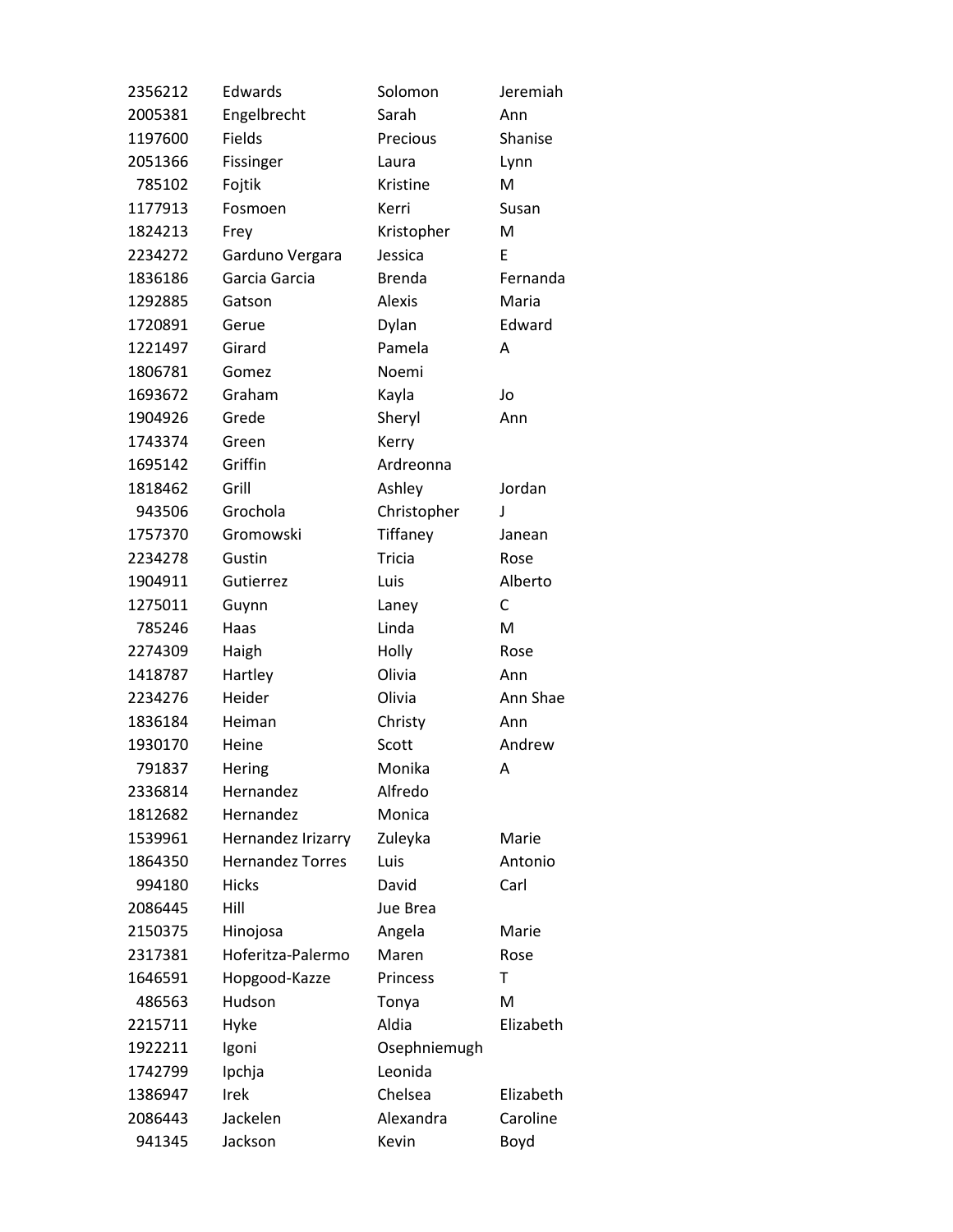| 2037052 | Jin Park           | Yunhee       |                |
|---------|--------------------|--------------|----------------|
| 2191620 | Johnson            | Jamelah      | Efaye          |
| 2158038 | Kath               | April        | Jean           |
| 580138  | Kaufman            | Sandra       | Ann            |
| 1679567 | Kemper             | Michael      | James          |
| 786712  | Knab               | Holly        | N              |
| 2005394 | Kosmen             | David        | William        |
| 1246154 | Kuczynski          | Christine    | Elisabet       |
| 1209612 | Kudrna             | Lauren       |                |
| 1586846 | Lamb               | Shantay      | Marie          |
| 1640662 | Larkin             | Samantha     | Jean           |
| 2086441 | Larson             | Daniel       | J              |
| 206570  | Larson             | Lesley       | К              |
| 1900236 | Lawson             | Alaina       | Arielle        |
| 1519418 | Lippert            | Justin       | Vernon         |
| 2124482 | Lomeli             | Elizabeth    |                |
| 2371383 | Lopez Pena         | Fernando     | De Jesus       |
| 2051364 | Luis               | Oscar        |                |
| 785278  | Madala             | Ashley       | M              |
| 2005378 | Madden             | Gina         | Lyn            |
| 2371392 | Maldonado Aldana   | Gerardo      |                |
| 2278193 | Maldonado Aldana   | Maribel      |                |
| 1904919 | Marin              | Jose         | Casillas       |
| 2299413 | Martin             | DeAundrey    | Rashad         |
| 940539  | May                | William      | Christopher    |
| 2124485 | McCarthy           | Jordan       | Lynn           |
| 785254  | McDonnell          | Kelly        | L              |
| 1922217 | McIntosh           | Lacreasa     |                |
| 1844438 | Medina             | Veronica     | Fransisca      |
| 1788927 | Meinen             | Kyrie        | Anne           |
| 1519414 | <b>Messick</b>     | Erica        | John           |
| 881007  | Miceli-Gwiazdowski | Angela       | Michel         |
| 2356168 | Mifko              | Madisen      | С              |
| 593657  | Milbrandt          | Daniel       |                |
| 786846  | Miner              | Chad         | А              |
| 2051369 | Morgan-Wiborn      | Lauren       | Ashley         |
| 2299422 | Nares-Palma        | Yesenia      |                |
| 259223  | Nell               | Paul         | Adrian         |
| 1586839 | Nelson             | Angela       | Marie          |
| 1238154 | Nelson             | Kaitlyn      | Marie          |
| 784621  | Nielsen            | <b>Brett</b> | А              |
| 2158037 | Niemczyk           | Michael      | Justin         |
| 1519422 | Nistler            | Stephanie    |                |
| 1478600 | Nolan              | Rosalie      | <b>Theresa</b> |
| 1904930 | Ocampo             | Raul         | Flores         |
| 1918120 | Olson              | Christine    | M              |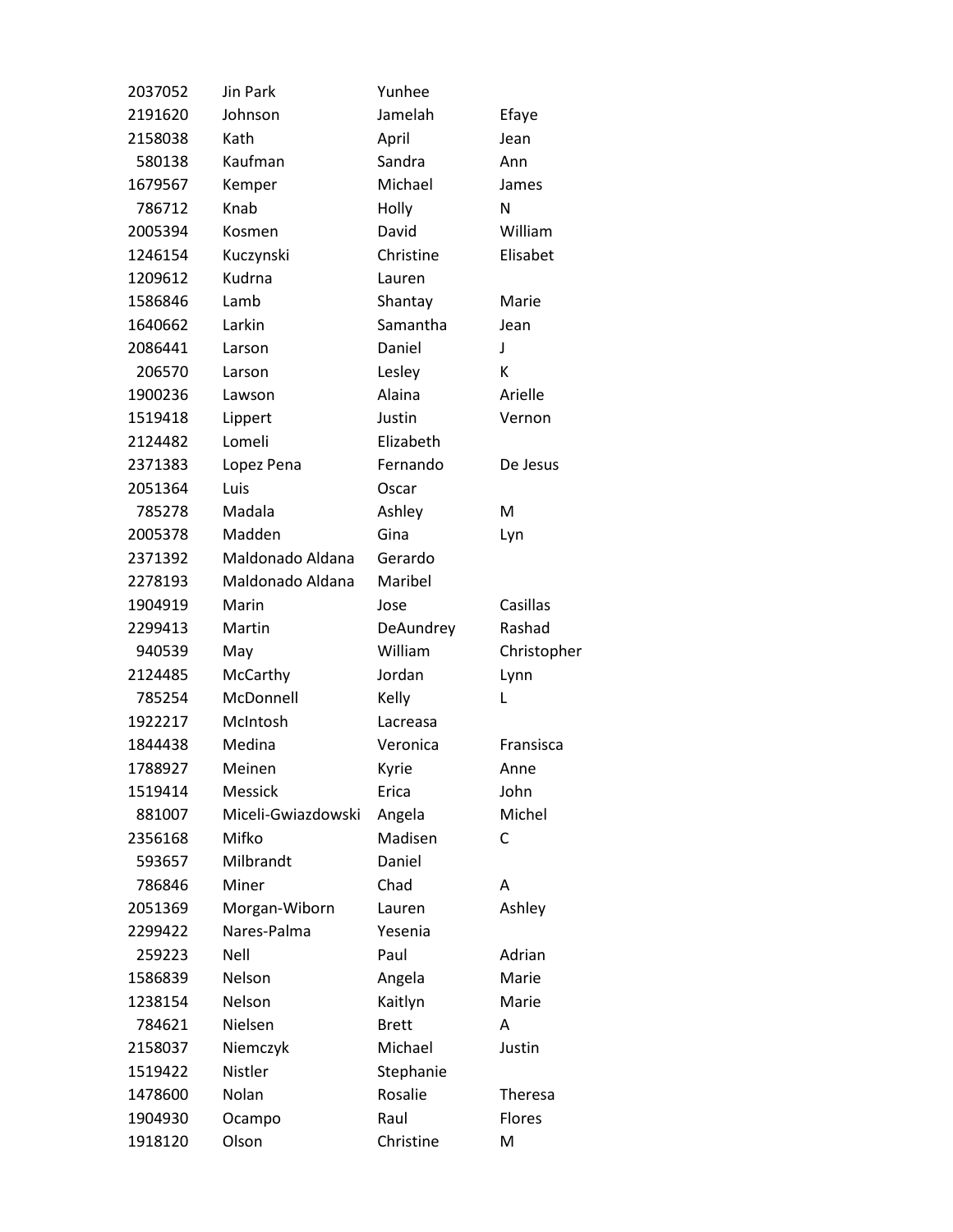| 2180956 | Ortiz           | Cecilia        |                    |
|---------|-----------------|----------------|--------------------|
| 1169817 | Osterman        | Christina      |                    |
| 789539  | Parenteau       | Stacy          | Rae                |
| 1939825 | Parnell         | Latia          | Lynette            |
| 784613  | Parrilli        | Kimberly       | S                  |
| 1817933 | Parsons         | Ashley         | Nicole             |
| 411562  | Pascolini       | Penny          |                    |
| 1994298 | Patmore         | Amanda         |                    |
| 2299416 | Peirick         | Jennifer       | Lynn               |
| 2317379 | Perez           | Heidy          | Marie              |
| 2278145 | Perez           | Jacob          | Javier             |
| 1922215 | Perez           | Michael        | Ivan               |
| 1802431 | Perez           | Suley          | A                  |
| 1823423 | Perez           | Vivian         | Г                  |
| 1527424 | Peterson        | Meagan         | Ann                |
| 1836174 | Peterson        | Melissa        | D                  |
| 1488156 | Pierquet        | Terra          | Lynn               |
| 1539952 | Quinto          | Jannet         |                    |
| 1882752 | Rad             | Drew           | Christina Michelle |
| 2356219 | Ramos           | Andres         |                    |
| 1823424 | Rein            | Taylor         | Rae                |
| 1442094 | Reynoso         | Maria          | Alicia             |
| 2214827 | Rice            | Mary           | Elizabeth          |
| 2141746 | Rivera-Pena     | Doris          | v                  |
| 881013  | Roberts         | Brooklyn       | Daye               |
| 1812198 | Roberts         | Marah          | Rae                |
| 1671190 | Robles          | <b>Briana</b>  |                    |
| 2158026 | Rodriguez       | Alexis         | Hilary             |
| 1586843 | Rodriguez       | Clairissa      | Therese            |
| 829743  | Rodriguez       | Paige          | Marie              |
| 941342  | Roman Rivera    | Julio          | Cesar              |
| 2336806 | Romeril         | Emily          | Rose               |
| 1539963 | Rouse           | Caley          | Rose               |
| 2336826 | Rouse           | Damion         | Jacob              |
| 1864349 | Salcedo         | Janelle        |                    |
| 2214824 | Scheuer         | Logan          | William Joseph     |
| 2086458 | Schimanski      | Janae          | Lisa               |
| 2254058 | Schinkowitch    | Sydney         | Lynn               |
| 2214801 | <b>Schultes</b> | Alexandria     | Lyn                |
| 1598855 | Schwerke        | <b>Breanna</b> | Christine          |
| 1812194 | Seeton          | <b>Barbara</b> | Ann                |
| 1278493 | Sessom          | Cecelia        | К                  |
| 2124469 | Shepard         | <b>Brittni</b> | Chanise            |
| 1573700 | Silva           | Katielynne     |                    |
| 1246144 | Singleton       | Tynisha        | Nicole             |
| 789629  | Skalecki        | Pollyanna      | O                  |